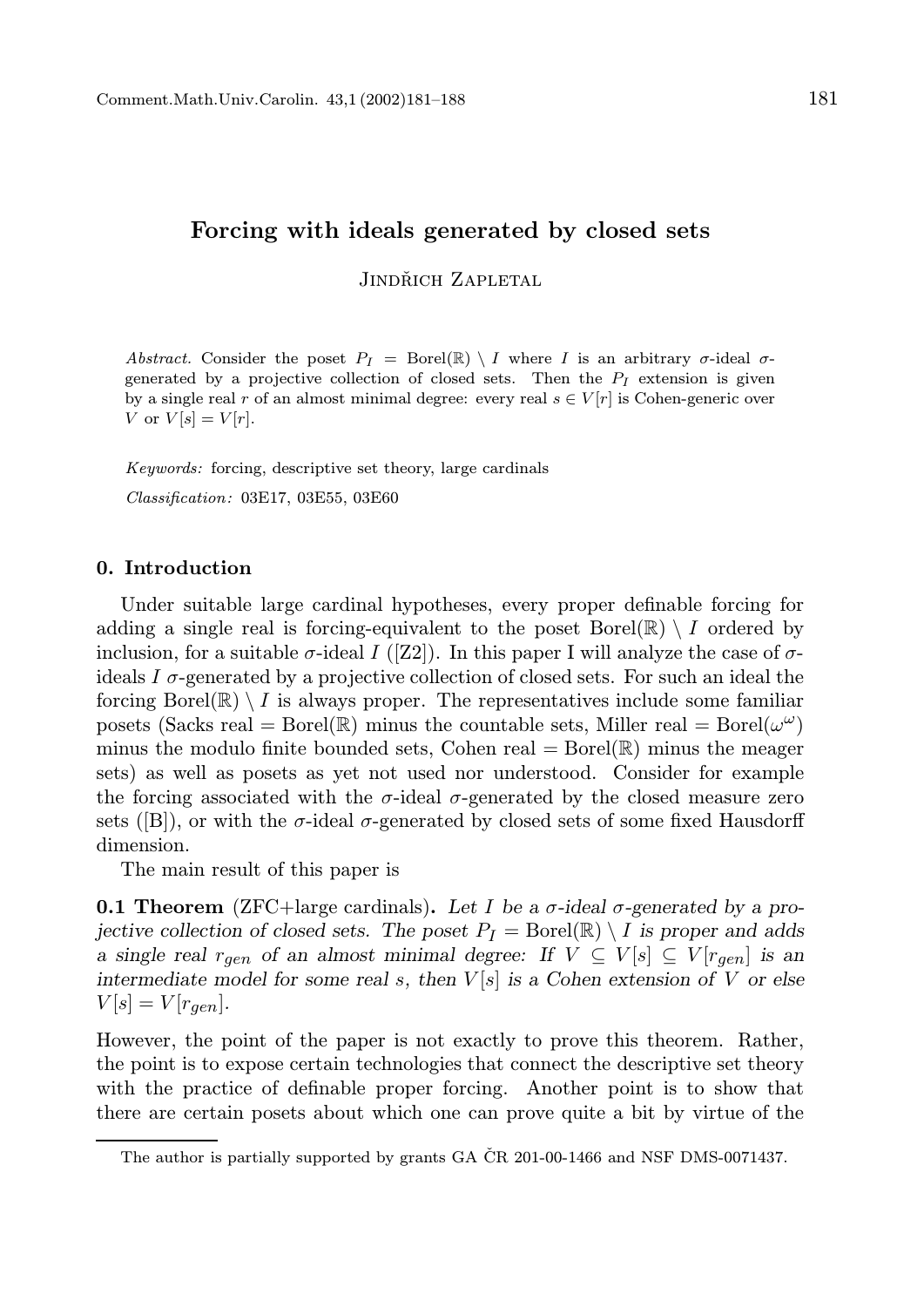syntax of their definition, but (to date) one can prove absolutely nothing from the combinatorics of the related objects.

The notation in the paper follows the set theoretic standard of [J]. AD denotes the Axiom of Determinacy. If I is a  $\sigma$ -ideal on the reals the symbol  $P_I$  denotes the poset  $Borel(\mathbb{R}) \setminus I$  ordered by inclusion. The real line  $\mathbb R$  is construed to be the set of all total functions from  $\omega$  to  $\omega$ . The large cardinal hypothesis needed for the proof of Theorem 0.1 can be specified to be "infinitely many Woodin cardinals" or less, depending on the descriptive complexity of the ideal I.

## 1. The results

**1.1 Lemma.** If I is a  $\sigma$ -ideal on the real line then  $P_I$  forces "for some unique real r the generic filter is just the set  $\{B^V : B$  is a Borel ground model coded set of reals with  $r \in B$ <sup>"</sup>.

PROOF: Let  $\dot{r}$  be the  $P_I$ -name for a real defined by  $\dot{r}(\check{n}) \in \check{m}$  if the set  $\{s \in \mathbb{R} :$  $s(n) = m$  belongs to the generic filter. Note that this indeed defines a name for a total function from  $\omega$  to  $\omega$  since the collections  $\{ \{ s \in \mathbb{R} : s(n) = m \} : m \in \omega \}$ are maximal antichains in the poset  $P_I$  for each integer  $n \in \omega$ . Also note that if any real is to be in the intersection of all Borel sets in the generic filter, it must be  $\dot{r}$ . In order to complete the proof, it is enough to argue by induction on the complexity of the Borel set  $B \notin I$  that  $B \Vdash \dot{r} \in \dot{B}$  where  $\dot{B}$  is the Borel set in the extension with the same Borel definition as B.

Now this is clearly true if B is a closed or a basic open set. Suppose  $B = \bigcap_n A_n$ and for all  $n \in \omega$ ,  $A_n \Vdash \dot{r} \in \dot{A}_n$  has been proved. Then for all  $n \in \omega$   $B \subset A_n$ , so  $B \Vdash \forall n \in \omega \; \dot{r} \in \dot{A}_n$  and  $B \Vdash \dot{r} \in \bigcap_n \dot{A}_n = \dot{B}$  as desired. And suppose that  $B = \bigcup_n A_n$  and for all  $n \in \omega$ ,  $A_n \Vdash \dot{r} \in \dot{A}_n$  has been proved. The collection  ${A_n : A_n \notin I}$  is a predense set in  $P_I$  below  $B$  — this simple observation uses the *σ*-completeness of the ideal *I*. So  $B \Vdash \exists n \in \omega \; \dot{r} \in \dot{A}_n$ , and  $B \Vdash \dot{r} \in \bigcup_n \dot{A}_n = \dot{B}$  as desired. Since all Borel sets are obtained from closed sets and basic open sets by iterated applications of a countable intersection and union, the proof is complete.  $\Box$ 

The unique real from the statement of the previous lemma will be called the  $P_I$ -generic real and denoted by  $r_{gen}$ . This real is forced to fall out of all ground model Borel sets in the ideal I. Another standard piece of terminology: if  $M$  is an elementary submodel of some large structure and  $r$  is a real such that the set  ${B \in P_I \cap M : r \in B}$  is an *M*-generic filter on  $P_I$ , then I will call the real r M-generic. The following basic complexity calculation will be used in many places in this paper.

**1.2 Lemma.** Let *I* be a  $\sigma$ -ideal,  $A \in P_I$  a positive Borel set, *i* a  $P_I$ -name for a real and M a countable elementary submodel of a large structure containing all of the heretofore mentioned objects. Then

(1) the set  $A^* = \{r \in A : r \text{ is an } M \text{-generic real} \}$  is Borel,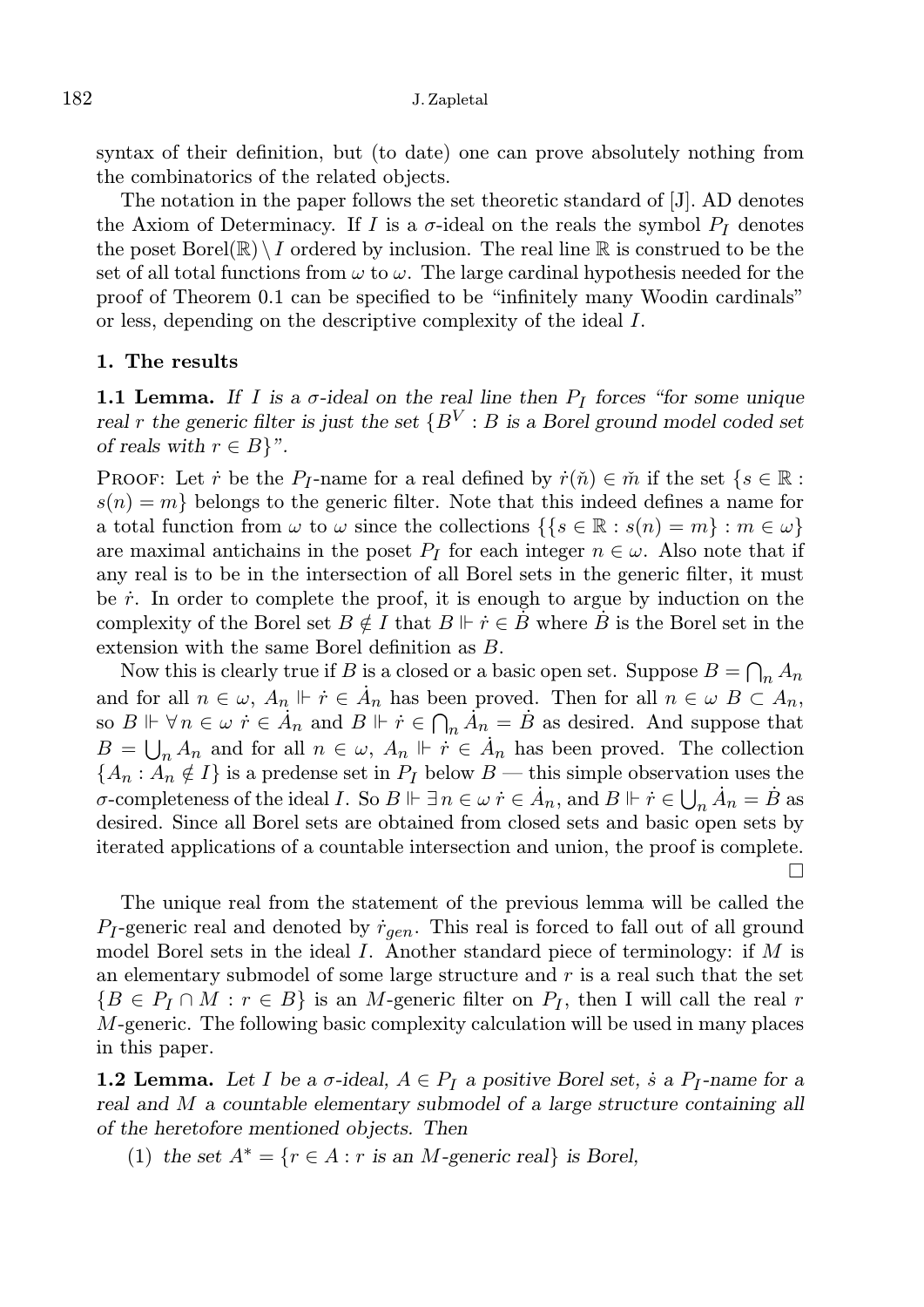(2) the function  $r \in A^* \mapsto \dot{s}/r$  is Borel.

**PROOF:** Let  $B_n : n \in \omega$  be an enumeration of the set  $P_I \cap M$ . Let also  $O_m : m \in \omega$ be an enumeration of all open dense subsets of the poset  $P_I$  in the model  $M$ , and let  $x_m \in 2^{\omega}$  be the numbers defined by  $x_m(n) = 1 \leftrightarrow B_m \in O_n$ . Clearly, the set  $\{\langle r, x \rangle : r \in A \text{ and } \forall n \ r \in B_n \leftrightarrow x(n) = 1 \text{ and } \forall m \exists n \ x_m(n) = 1 \land x(n) = 1\}$  is Borel, and the set  $A^*$  is a one-to-one continuous image of this set — the image under the projection to the first coordinate. Thus the set  $A^*$  is Borel.

For (2) let  $y_m \in 2^{\omega}$  be the function defined by  $y_m(n) = 1 \leftrightarrow B_n \Vdash \dot{s}(\check{m}) = 1$ . The set  $\{r, x, s\} : r \in A^*$  and  $\forall n \ r \in B_n \leftrightarrow x(n) = 1$  and  $\forall m \ s(m) = 1 \leftrightarrow$  $\exists n \; x(n) = 1 \land y_m(n) = 1$  is Borel and the function in question is the one-to-one continuous image of this set, namely the image under the projection to the first and third coordinate. Thus the function is Borel.  $\Box$ 

**1.3 Lemma.** If I is a  $\sigma$ -ideal  $\sigma$ -generated by closed sets then the poset  $P_I$  is  $<\omega_1$ -proper.

PROOF: Let me first show that the poset  $P_I$  is proper. Suppose  $A \in P_I$  is an arbitrary condition and  $M$  is a countable elementary submodel of a large enough structure containing all the relevant information. I must produce a master condition  $A^* \subset A$  for the model M. Consider the set  $A^*$  of all M-generic reals in A. This set is Borel by the previous lemma, and if it is I-positive, by Lemma 1.1 it forces  $r_{gen} \in \dot{A}^*$ , which is to say " $\dot{G} \cap \check{M} \subset \check{P}_I \cap \check{M}$  is  $\check{M}$ -generic", which is to say that  $A^*$  is a master condition for the model M. Note also that if  $B \subset A$ is any other master condition for the model M, necessarily  $B \setminus A^* \in I$ . So  $A^*$  is really the only candidate for the required master condition. The only thing left to verify is  $A^* \notin I$ .

Suppose that  $\{C_n : n \in \omega\}$  is a collection of closed sets in the ideal I. I must produce a real  $r \in A^* \setminus \bigcup_n C_n$ . Let  $D_n : n \in \omega$  be a list of all open dense subsets of the poset  $P_I$  in the model M, and by induction on  $n \in \omega$  build sets  $A = A_0 \supset A_1 \supset A_2 \supset \ldots$  in the model M so that for every  $n \in \omega, A_{n+1} \in D_n$ and  $A_{n+1}\cap C_n=0$ . To perform the inductive step, first choose a set  $A_{n+0.5}\subset A_n$ in  $M \cap D_n$  and then note that since the set  $A_{n+0.5} \setminus C_n$  is I-positive and the set  $C_n$  is closed, there must be a basic open set  $O_n$  such that  $O_n \cap C_n = 0$  and  $A_{n+0.5} \cap O_n$  is still I-positive. But then the set  $A_n = A_{n+0.5} \cap O_n$  is in the model M and satisfies the inductive assumptions. Once the induction is complete, look at the M-generic filter on  $P_I \cap M$  generated by the sequence of  $A_n$ 's. By the previous lemma applied in the model  $M$ , the intersection of all the sets in this filter is a singleton containing a real r. By the construction,  $r \in A^* \setminus \bigcup_n C_n$  as desired.

The attentive reader will have noticed that the previous argument gives even strong properness of the poset  $P_I$ , see [S]. A slight variation of the argument will give  $\langle \omega_1$ -properness.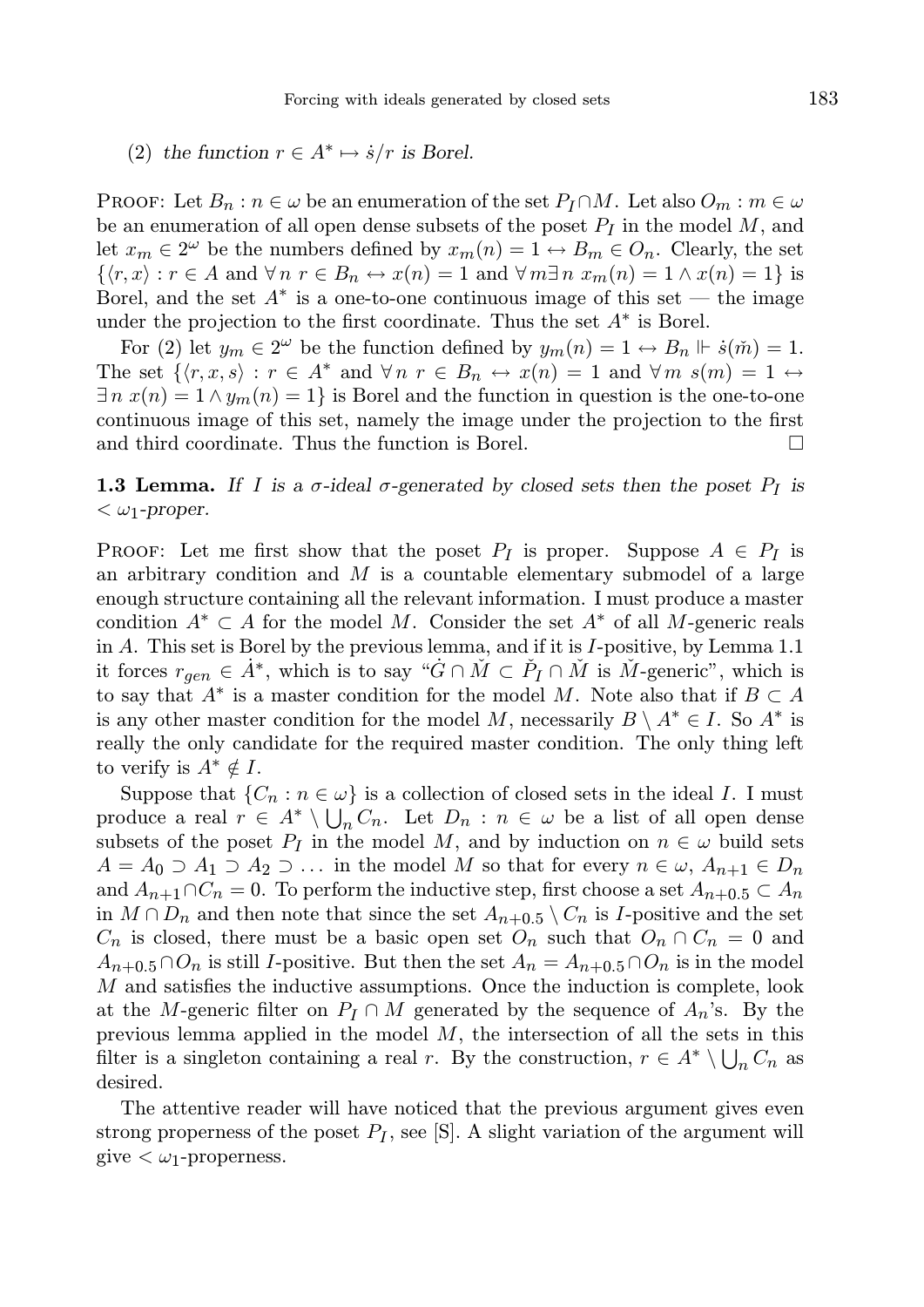#### 184 J. Zapletal

By induction on  $\alpha \in \omega_1$  prove that the poset  $P_I$  is  $\alpha$ -proper. The successor step is trivial on the account of the previously proved properness of  $P_I$ . So suppose that  $\alpha$  is a limit ordinal, a limit of an increasing sequence  $\alpha_0 \in \alpha_1 \in \alpha_2 \in \dots$  and for all  $n \in \omega$  the  $\alpha_n$ -properness of the poset  $P_I$  has been proved. Let  $A \in P_I$  be an arbitrary condition and let  $\langle M_\beta : \beta \in \alpha \rangle$  be a continuous ∈-tower of countable elementary submodels of a large enough structure such that  $A \in M_0$ . As before, it is enough to show that the set  $A^* = \{r \in A : \text{for all } \beta \in \alpha \text{ the real } r \text{ is }$  $M_{\beta}$ -generic} is I-positive, since it will be the required master condition for the tower.

Suppose that  $\{C_n : n \in \omega\}$  is a collection of closed sets in the ideal I. I must produce a real  $r \in A^* \setminus \bigcup_n C_n$ . Let  $M = \bigcup_{\beta \in \alpha} M_\beta$  and let  $D_n : n \in \omega$  be a list of all open dense subsets of the poset  $P_I$  in the model M such that  $D_n \in M_{\alpha_n+1}$ , and by induction on  $n \in \omega$  build sets  $A = A_0 \supset A_1 \supset A_2 \supset \dots$  so that for every  $n \in \omega$ ,  $A_{n+1} \in D_n \cap M_{\alpha_n+1}$ ,  $A_{n+1} \subset \{r \in A : \text{the set } \{B \in P_I \cap M_B : r \in B\} \text{ is an }$  $M_{\beta}$ -generic filter, for all  $\beta \in \alpha_n$ , and  $A_{n+1} \cap C_n = 0$ . To perform the inductive step, first look at the set  $A_n^* = \{r \in A_n : r \text{ is } M_{\beta}$ -generic for all  $\alpha_{n-1} \in \beta \in \alpha_n\}.$ This set is Borel, it is *I*-positive by the  $\alpha_n$ -properness of the poset  $P_I$  (it is the only candidate for the master condition for the tower  $\langle M_\beta : \alpha_{n-1} \in \beta \in \alpha_n \rangle$ and it is in the model  $M_{\alpha_n+1}$ . As in the second paragraph of this proof it is now possible to choose a set  $A_{n+1} \subset A_n^*$  in  $D_n \cap M_{\alpha_n+1}$  with  $A_{n+1} \cap C_n = 0$ . Such a set satisfies the inductive assumptions. Once the induction is complete, look at the M-generic filter on  $P_I \cap M$  generated by the sequence of  $A_n$ 's. By the previous lemma applied in the model M, the intersection of all the sets in this filter is a singleton containing a real r. By the construction,  $r \in A^* \setminus \bigcup_n C_n$  as desired.  $\Box$ 

It is well known that if I is a  $\sigma$ -ideal such that the forcing  $P_I$  is proper, and  $B \Vdash \dot{s}$  is a real, then by using a stronger condition  $C \subset B$  if necessary the name s can be reduced to a Borel function  $f: C \to \mathbb{R}$  such that  $C \Vdash s = f(\dot{r}_{gen}).$ To see how this can be done, choose a countable elementary submodel  $M$  of a large enough structure, let  $C$  be the set of all  $M$ -generic reals in the set  $B$  and define  $f: C \to \mathbb{R}$  by  $f(r) = \frac{s}{r}$ . The function f is Borel by Lemma 1.2 and an absoluteness argument just like in the proof of the previous lemma shows that this function will work.

The following theorem is assembled from results of Martin and Solecki and appears in [S].

**1.4 Lemma** (ZFC+large cardinals). If I is a  $\sigma$ -ideal generated by closed sets, and if  $A \subset \mathbb{R}$  is an I-positive projective set of reals then A has a Borel I-positive subset.

And the key tool for establishing Theorem 0.1 is

**1.5 Lemma** (ZFC+projective uniformization). Suppose I is a  $\sigma$ -ideal such that (1) I is generated by a projective collection of projective sets,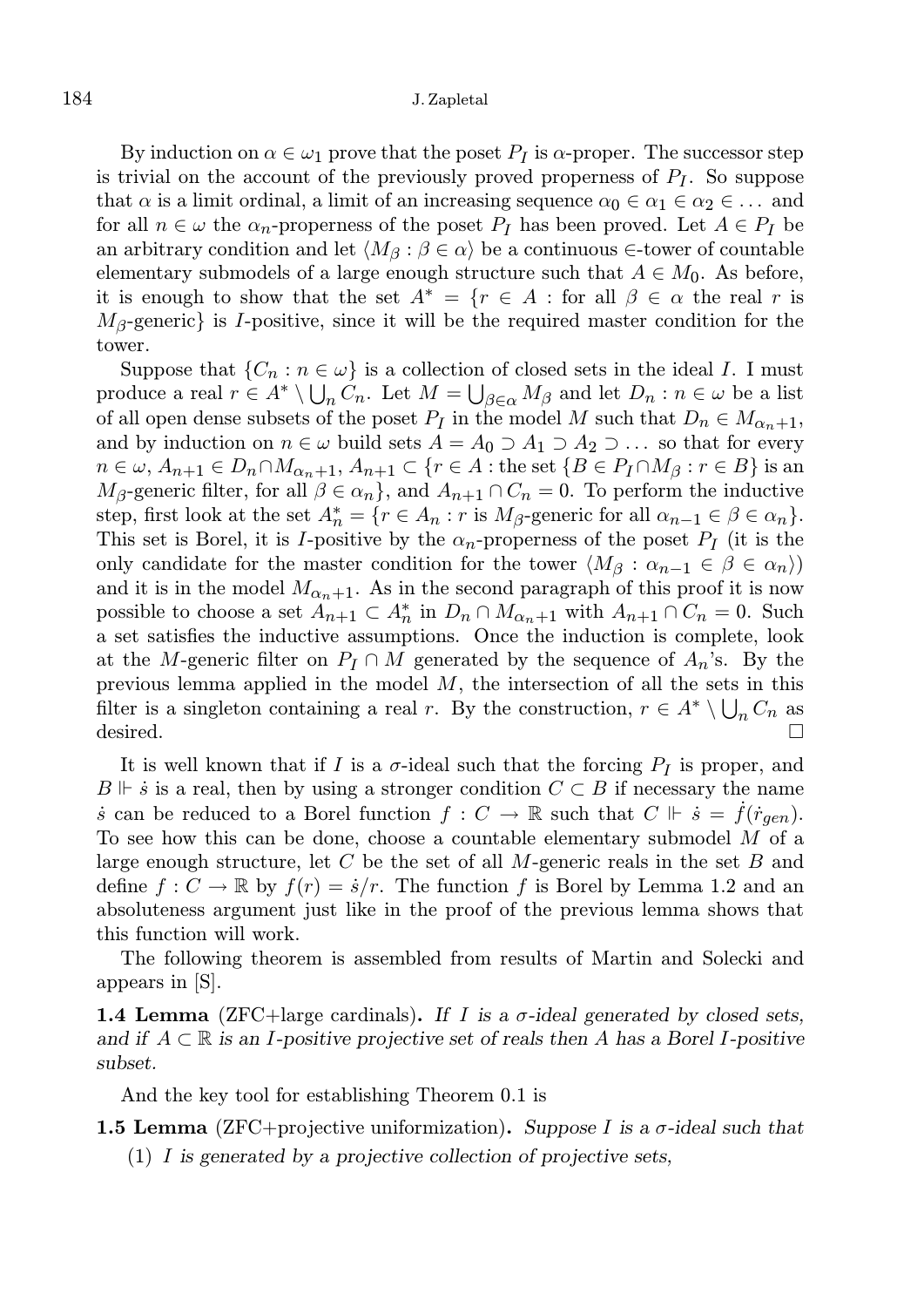- (2) every projective I-positive set has an I-positive Borel subset,
- (3) the forcing  $P_I$  is  $\lt \omega_1$ -proper in all forcing extensions.

If  $G \subset P_I$  is a generic filter and  $V \subseteq V[H] \subseteq V[G]$  is an intermediate model, then  $V[H]$  is a c.c.c. extension of V or else  $V[G] = V[H]$ .

Here  $(1)$  means that there is an integer n such that the ideal is generated by boldface  $\Sigma_n^1$  sets and the set of all codes for boldface  $\Sigma_n^1$  sets in the ideal is itself projective.

**PROOF:** Let I be a  $\sigma$ -ideal satisfying the assumptions of the lemma. On the account of (3) I can assume that the continuum hypothesis holds, because it can be forced by a  $\sigma$ -closed notion of forcing, not changing the poset  $P_I$ . Suppose that  $\mathbb B$  is a nowhere c.c.c. complete subalgebra of the completion of the poset  $P_I$ . I will prove that the generic real  $\dot{r}$  for the poset  $P_I$  can be recovered from the generic filter  $H \subset \mathbb{B}$ .

First, a piece of notation: Suppose  $M$  is a countable elementary submodel of a large enough structure and r is a real. I will write  $H \cap M/r$  to denote the set  ${b \in \mathbb{B} \cap M : \text{for some set } A \in P_I \cap M, A \leq b \text{ and } r \in A}$ . It is not difficult to see that if the real r falls out of all I-small sets in the model M, then  $H \cap M/r$ will be a filter on  $\mathbb{B} \cap M$ , and if the real r is M-generic for the poset  $P_I$  then this filter will be actually M-generic. The distinction between these two cases is the key point in the argument.

**1.6 Claim.** There is an  $\in$ -sequence  $\langle M_k : k \in \omega \rangle$  of countable elementary submodels of a sufficiently large structure such that for every infinite set  $x \subset \omega$  the following set  $A_x$  is I-positive:  $A_x = \{r \in \mathbb{R} : k \in x \leftrightarrow \text{the set } H \cap M_{k+1}/r \text{ is an }$  $M_{k+1}$ -generic filter on  $\mathbb{B} \cap M_{k+1}$ .

Suppose that the claim has been proved and  $M_k : k \in \omega$  are the ascertained models and M their union. Then for distinct infinite sets  $x, y \subset \omega$ , the sets  $A_x$ and  $A_y$  are disjoint and even more than that, if  $r \in A_x$  and  $s \in A_y$  are reals then the filters  $H \cap M/r$  and  $H \cap M/s$  are distinct subsets of the poset  $B \cap M$ . I am going to find a *I*-positive Borel set  $B \subset \mathbb{R}$  such that  $B \subset \bigcup_x A_x$  and for every infinite set  $x \subset \omega$  the intersection  $B \cap A_x$  contains at most one element. This will complete the proof since by an absoluteness argument between V and  $V[G]$ ,  $B \Vdash \dot{r}_{gen}$  is the unique real  $r \in B$  such that  $H \cap \dot{M} = (H \cap M)/r$ . By another absoluteness argument between  $V[H]$  and  $V[G]$ , this unique real must belong to the model  $V[H]$ . In other words B forces that  $\dot{r}_{gen}$  can be reconstructed from  $H \cap M$  and so  $V[G] = V[H]$ .

To find the set  $B \subset \mathbb{R}$ , use the argument of Lemma 1.2 to note that the relation  $r \in A_x$  is Borel. Let  $U \subset [\omega]^{\aleph_0} \times \mathbb{R}$  be a  $\Sigma_n^1$  universal set and using the projective uniformization find a projective function f such that dom(f) =  $\{x \subset \omega :$  the vertical section  $U_x$  of U belongs to the ideal I and for each  $x \in \text{dom}(f)$  the value  $f(x)$  is an element of the I-positive set  $A_x \setminus U_x$ . Look at the projective set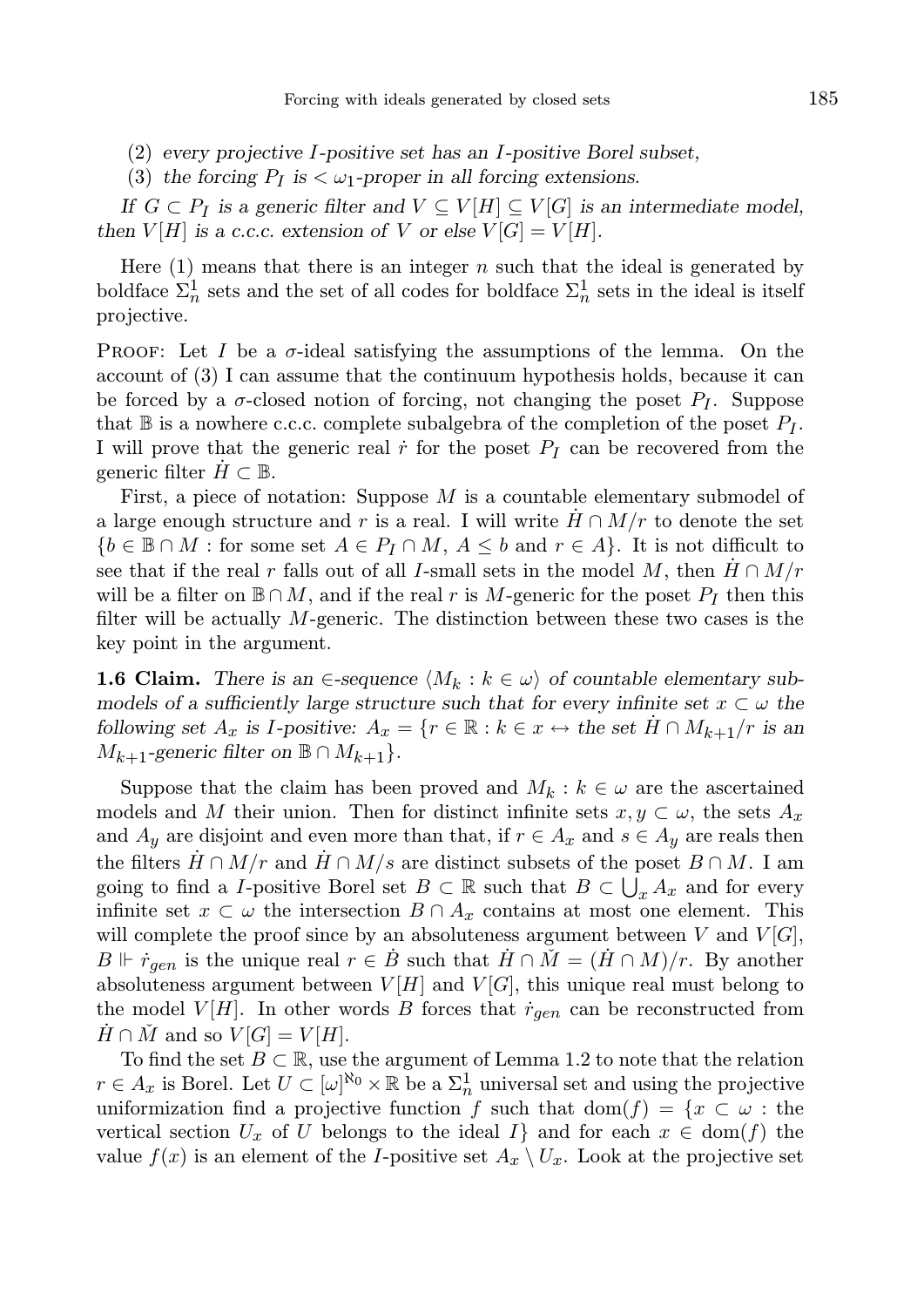rng $(f) \subset \mathbb{R}$ . This set must be *I*-positive since every generator of the ideal *I* is of the form  $U_x$  for some infinite set  $x \subset \omega$  and then  $f(x) \in \text{rng}(f)$  is a real that does not belong to that generator. Now just let  $B \subset \mathbb{R}$  be any Borel I-positive subset of rng $(f)$  using the assumption  $(2)$ .

All that remains to be done is the verification of the claim. First construct an  $\in$ -tower  $\langle N_{\alpha} : \alpha \in \omega_1 \rangle$  of countable elementary submodels of a large enough structure so that

- (1) at successor ordinals  $\alpha \langle N_\beta : \beta \in \alpha \rangle \in N_\alpha$  and at limit ordinals  $\alpha \omega_1 \cap$  $N_{\alpha} = \bigcup_{\beta \in \alpha} (\omega_1 \cap N_{\beta});$
- (2) if  $\alpha = \omega_1 \cap N_\alpha$  then whenever possible subject to (1) the model  $N_\alpha$  is such that there is a sequence  $\langle N'_{\beta} : \beta \in \omega_1 \rangle$  in the model  $N_{\alpha}$  with  $N_{\beta} = N'_{\beta}$  for all  $\beta \in \alpha$ . The tower will necessarily be discontinuous at such ordinals;
- (3) at limit ordinals  $\alpha$  where (2) does not happen  $N_{\alpha} = \bigcup_{\beta \in \alpha} N_{\beta}$ .

Let me denote the set of all points  $\alpha \in \omega_1$  at which (2) happens by D. The set  $D$  is uncountable. For if it were not, consider a countable elementary submodel M of the structure containing the sequence  $\langle N_{\alpha} : \alpha \in \omega_1 \rangle$ . Letting  $\alpha = \omega_1 \cap M$ it should be that  $\alpha$  is greater than all points in D but at the same time,  $\alpha \in D$ as witnessed by the model M. Contradiction.

Now let  $\langle \alpha_k : k \in \omega \rangle$  be the first  $\omega$  many ordinals in the set D, and let  $M_k = N_{\alpha_k}$  for every number  $k \in \omega$ . This is the required sequence of models, but why should the sets  $A_x$  be I-positive? For any infinite set  $x \subset \omega$  consider the continuous  $\in$ -tower  $T_x$  indexed by the ordinals in the set  $\{\alpha_{k+1}: k \in x\}$  $\bigcup \{(\alpha_k, \alpha_{k+1}] : k \notin x\}$  defined in the following way. If  $\beta$  is an ordinal in this set then the β-th model on this tower is just  $N_\beta$  unless  $\beta = \alpha_{k+1}$  for  $k \notin x$ , where the  $\beta$ -th model is  $\bigcup_{\gamma \in \beta} N_{\gamma}$  as dictated by the continuity requirement. Let  $B_x = \{r \in \mathbb{R} : r \text{ is generic for every model on the tower } T_x\}.$  This set is I-positive by the  $\langle \omega_1$ -properness of the poset  $P_I$ . The proof of the claim will be complete once I show that  $B_x \subset A_x$ .

Let  $r \in B_x$  be a real. I must verify that  $r \in A_x$ . Well, if  $k \in x$  then the model  $M_{k+1}$  is on the tower  $T_x$ , the real r is  $M_{k+1}$ -generic and the set  $H \cap M_{k+1}/r$  is an  $M_{k+1}$ -generic filter on  $\mathbb{B} \cap M_{k+1}$  as required in the definition of the set  $A_x$ . But what if  $k \notin x$ ? Look at the model  $M_{k+1}$  and choose in it a sequence  $\langle N'_\beta : \beta \in \omega_1 \rangle$ such that for all  $\beta \in \alpha_{n+1}$   $N_{\beta} = N'_{\beta}$  holds. Now since the algebra  $\mathbb{B}$  is nowhere c.c.c. and of density  $\aleph_1 = 2^{\aleph_0}$ , it must be that  $\mathbb{B} \Vdash$  for cofinally many ordinals  $\beta \in \omega_1$  the filter  $\dot{H} \cap \check{N}'_{\beta}$  is not  $\check{N}'_{\beta}$ -generic. But for all ordinals  $\beta$  between  $\alpha_k$  and  $\alpha_{k+1} = \omega_1 \cap M_{k+1}$  the models  $N'_{\beta} = N_{\beta}$  are on the tower  $T_x$  and so both the real r and the filter  $H \cap N_{\beta}/r$  are  $N_{\beta}$ -generic. This means that the filter  $H \cap M_{k+1}/r$ cannot be  $M_{k+1}$ -generic by the elementarity of the model  $M_{k+1}$ . Thus  $r \in A_x$  as required.

The assumptions of the Lemma feel somewhat ad hoc. I do not have any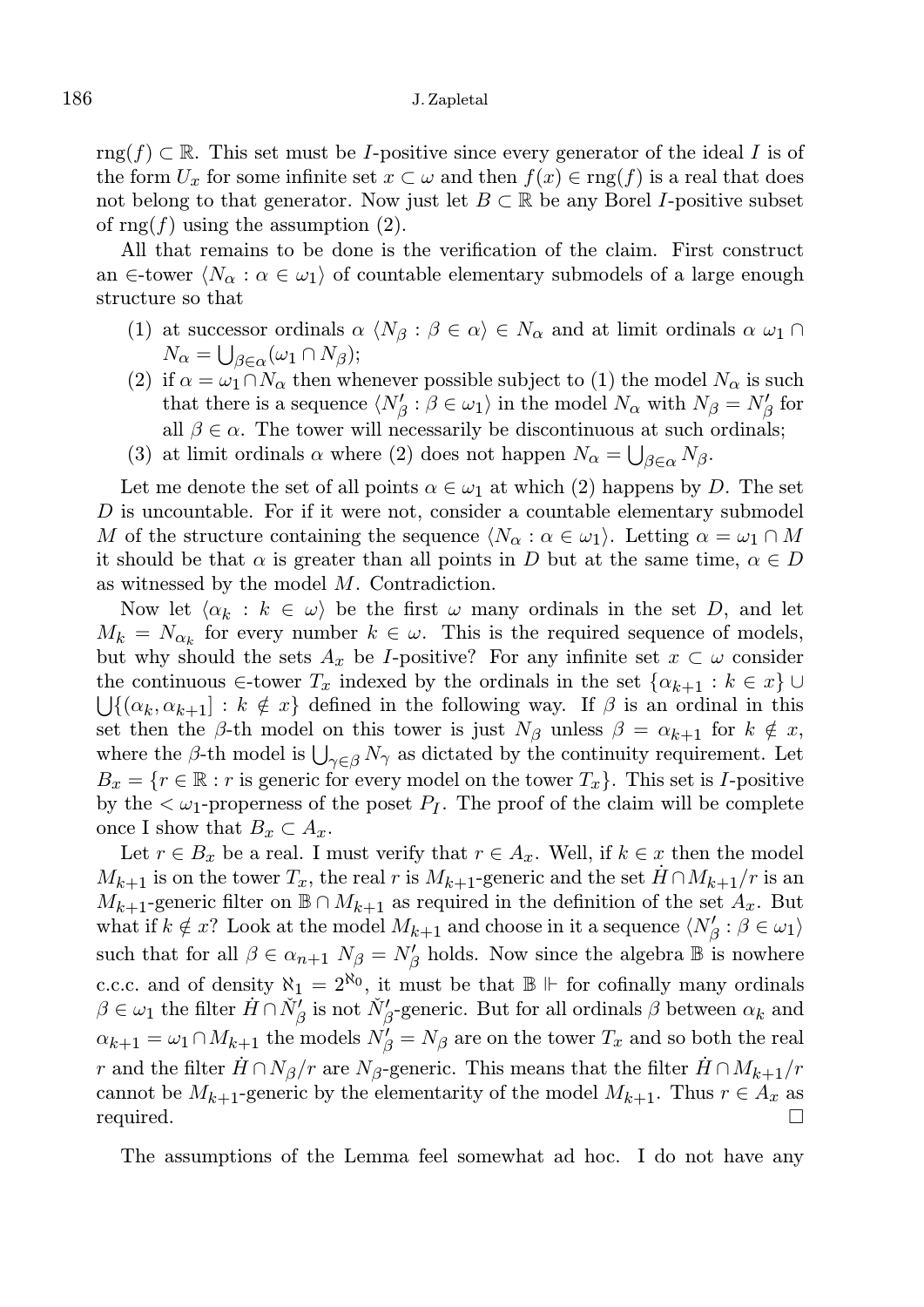example of an ideal  $I$  satisfying the assumptions that would not be generated by analytic sets. I do not have an example of a definable ideal I such that the properness of the poset  $P_I$  would not be absolute throughout forcing extensions. I also do not have an example of a definable ideal I such that the forcing  $P_I$ is proper but not  $\langle \omega_1$ -proper. The problem here is that properness or  $\langle \omega_1$ properness do not seem to be expressible as projective properties of the ideals. The conjecture though is that even in the presence of large cardinals there are such ideals.

The Lemma can be applied to posets like Laver forcing, if there is a suitable determinacy argument that verifies (1) and (2) of the Lemma for the poset. In the case of Laver forcing this has been done in [Z1, Section 3.2]. There is a fine line dividing the definable forcings into two groups: The  $P_I$ 's for simply generated ideals  $I$ , and  $P_I$ 's for ideals  $I$  for which no generating family consisting of simple sets can be found.

**1.7 Example.** Assume that suitable large cardinals exist. Let I be the ideal of sets of subsets of  $\omega$  which are nowhere dense in the algebra Power( $\omega$ ) modulo finite. Then for every  $n \in \omega$  there is  $m \in \omega$  and a boldface  $\Sigma_m^1$  set in I which is not a subset of a  $\Sigma^1_n$  set in I.

PROOF: Consider the Mathias forcing. The results of [Z1, Section 3.4] show that this forcing is equivalent to  $P_I$ , and that every projective I-positive set has a Borel I-positive subset. Also the Mathias forcing is  $\langle \omega_1$ -proper. If the statement in 1.6 failed then Lemma 1.4 could be applied to say that all the intermediate extensions of the Mathias real extension are c.c.c. However, Mathias forcing can be decomposed into an iteration of a  $\sigma$  closed and c.c.c. forcing, and the first step in that iteration is certainly not c.c.c. A contradiction.  $\Box$ 

To argue for Theorem 0.1, fix a  $\sigma$ -ideal I  $\sigma$ -generated by a projective collection of closed sets. Lemmas 1.2 and 1.3 show that the assumptions of Lemma 1.4 are satisfied and so if  $r_{gen}$  is a V-generic real for the poset  $P_I$  and  $s \in V[r_{gen}]$  is an arbitrary real, then  $V[s]$  is a c.c.c. extension of V or  $V[s] = V[r_{gen}]$ . Let us investigate the case of  $V[s]$  being a c.c.c. extension of V. Such a real s is obtained through a ground model I-positive Borel set B and a Borel function  $f : B \to \mathbb{R}$ such that  $B \Vdash f(\dot{r}_{gen}) = \dot{s}$ . Move back into the ground model and let  $J = \{A \subset \mathbb{R}$ Borel:  $B \Vdash \dot{s} \notin A$ . Clearly, J is a  $\sigma$ -ideal of Borel sets and the poset  $P_J$  is c.c.c.: an uncountable antichain in it would give an uncountable antichain in the algebra generated by the name  $\dot{s}$ . Since  $P_I$  is c.c.c. and the real  $\dot{s}$  is forced to fall out of all  $J$ -small ground model coded Borel sets, the real  $\dot{s}$  is actually forced to be  $P_J$ -generic. Now I will show that in a Cohen extension there is a generic real for the poset  $P_J$ , which will conclude the argument since all complete subalgebras of the Cohen algebra have countable density and therefore are Cohen themselves.

Let M be a countable elementary submodel of some large structure containing all the necessary information and look at the forcing  $P_I \cap M$ . This is a count